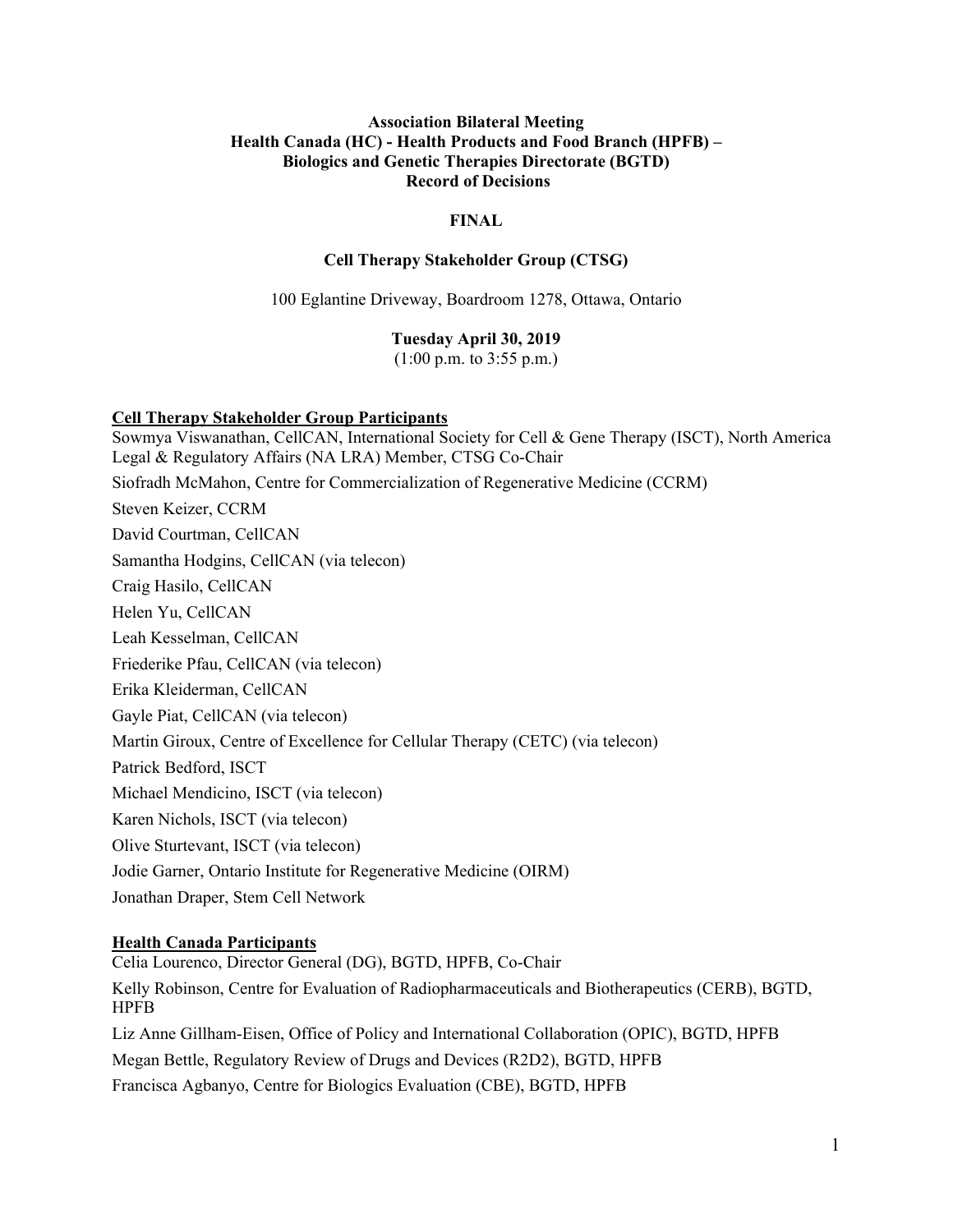Jessie Lavoie, CBE, BGTD, HPFB Anthony Ridgway, CERB, BGTD, HPFB Kyle Norrie, OPIC, BGTD, HPFB Nadine Kolas, OPIC, BGTD, HPFB Andrew Henderson, OPIC, BGTD, HPFB Lise Cobitz, OPIC, BGTD, HPFB Christopher Antonio, Office of Regulatory Affairs (ORA), BGTD, HPFB Suzanne Lecour, Office of Business Integration and Risk Management (OBIRM), BGTD, HPFB Beth Beaulieu, OBIRM, BGTD, HPFB Tonja Stothart, Marketed Biologicals, Biotechnology and Natural Health Products, Marketed Health Products Directorate (MHPD), HPFB Julie Chateauvert, Environmental Impact Initiative, Policy, Planning and International Affairs Directorate (PPIAD), (via telecon), HPFB Claire Hughes, Environmental Impact Initiative, PPIAD (via telecon), HPFB Bogna Lasia-Szkaradkiewicz, Health Product Inspection and Licensing, Health Canada, Regulatory Operations and Enforcement Branch (ROEB) Danielle Lozon, Health Product Inspection and Licensing, ROEB (via telecon) Mimi Lin, Health Product Compliance and Enforcement, ROEB Deborah Ashby, Emerging Sciences Division, New Substances Assessment and Control Bureau (NSACB), Healthy Environments and Consumer Safety Branch (HECSB)

Joelle Pinsonnault Cooper, Food & Drugs Act (F&DA) Substances Assessment Division, NSACB, **HECSB** 

Valar Anoop, Emerging Sciences Division, NSACB, HECSB (via telecon)

### **1. Welcome and Introductions**

Kelly Robinson, Director, CERB, opened the meeting on behalf of Celia Lourenco, DG, BGTD, HPFB, as she was in a meeting and would be joining the group later. Kelly welcomed everyone to the meeting and a round table of introductions followed.

An update on organizational changes within BGTD were provided. Kelly noted Cathy Parker's retirement as of December 24, 2018, and Celia Lourenco as the new DG for BGTD. She also introduced Marianne Tang as the new director for the Office of Regulatory Affairs (ORA), with Georgette Roy's retirement in December 2018. With Lindsay Elmgren's departure in September 2018, Michael Rosu-Myles became the new director of the Centre for Biologics Evaluation (CBE). Beth Beaulieu was introduced as BGTD's new Bilateral Meeting Program Coordinator, taking over from Ashley Baer.

Kelly notified CTSG that in early 2019, the Regulatory, Operations, and Regions Branch was renamed the Regulatory, Operations, and *Enforcement* Branch.

On behalf of the CTSG, Sowmya Viswanathan expressed the group's satisfaction at being at this meeting and how they were looking forward to hearing updates.

It was confirmed that there were no outstanding action items from our last bilat held on December 4, 2018.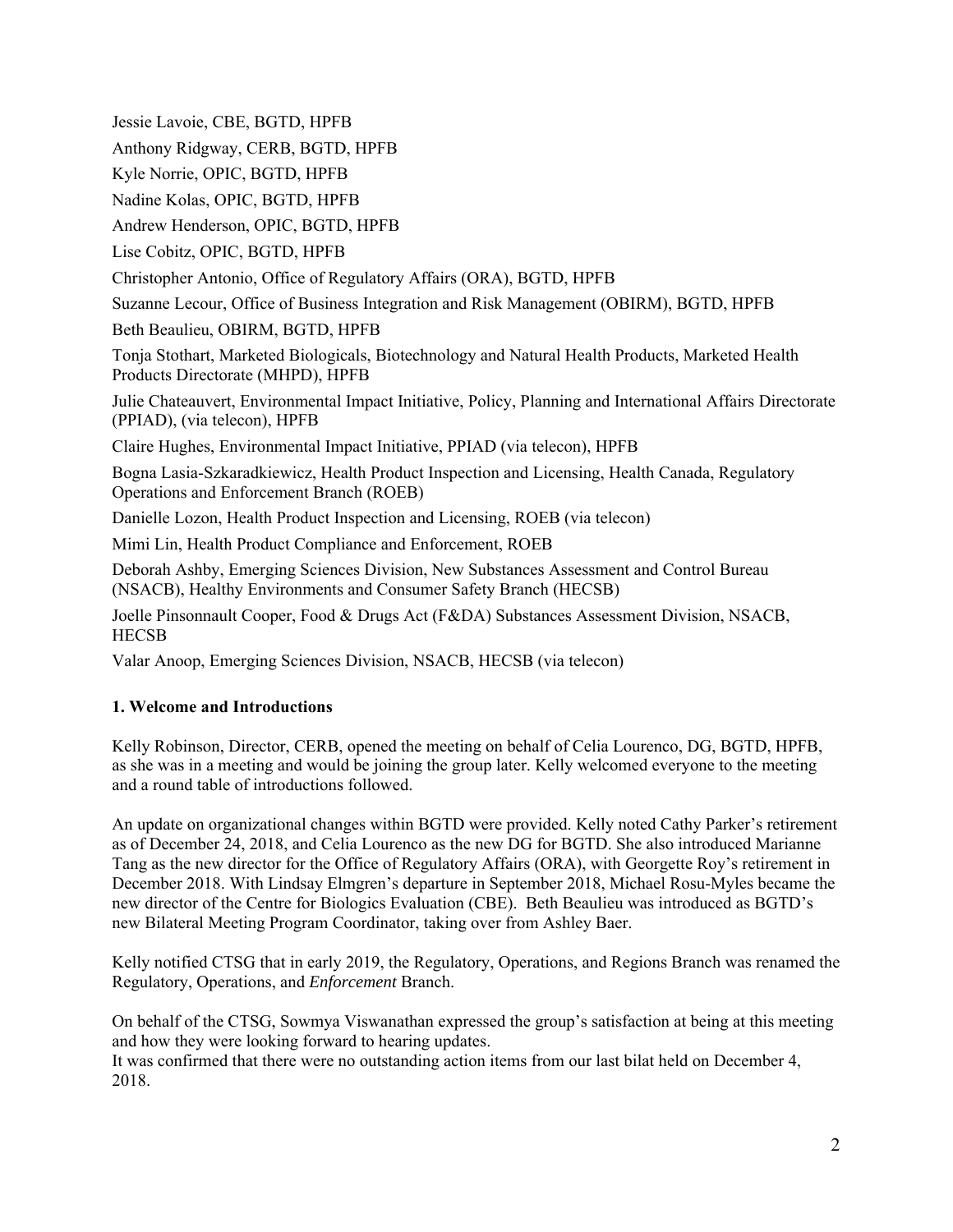There were no changes to the agenda.

| Issue      | The New Substances program of Health Canada's Healthy Environments and             |
|------------|------------------------------------------------------------------------------------|
|            | Consumer Safety Branch (HECSB) provided an update on the draft                     |
|            | supplementary guidance document for the Notification and Testing of New            |
|            | Substances: Organism used in Cell and Gene Therapies, and work done to date.       |
| Presenters | Deborah Ashby, Manager, Emerging Sciences Division, NSACB, HECSB                   |
|            | Joelle Pinsonnault Cooper, Acting Manager, F&DA Substances Assessment              |
|            | Division, NSACB, HECSB                                                             |
| Response   | A supplementary guidance document was drafted and was sent to the CTSG and         |
|            | other relevant stakeholders for comments in March 2018. Comments were              |
|            | received in summer 2018 and a new version of the guidance will be available in     |
|            | summer 2019.                                                                       |
|            |                                                                                    |
|            | The document is intended to complement the Guidelines for the Notification and     |
|            | Testing of New Substances: Organisms. It provides additional guidance on           |
|            | addressing information requirements under Schedule 1 (for release Anywhere in      |
|            | Canada) of the New Substances Notification Regulations (Organisms) (NSNR           |
|            | (O)) of the Canadian Environmental Protection Act, 1999 for substances that are    |
|            | animate products of biotechnology used in gene therapy, cell therapy or            |
|            | immunotherapy and administered to patients.                                        |
|            |                                                                                    |
|            | The Annex of the deck includes NSNR (O) information requirements that align        |
|            | with Clinical Trail Applications (CTA) and information requirements specific to    |
|            | $NSNR(0)$ .                                                                        |
|            | The New Substances (NS) program has shortened the time taken to review a New       |
|            | Substances Notification (NSN) from 120 days to 30 days for cell and gene           |
|            |                                                                                    |
|            | therapy substances used in a clinical trial to match the CTA assessment period of  |
|            | 30 days. Sponsors/Notifiers are encouraged to meet with the NS program to          |
|            | discuss submission requirements (can be before or at the same time as the pre-     |
|            | CTA meeting, in person or by teleconference call). They may also submit their      |
|            | environmental assessment package before submission of their CTA package, and       |
|            | should request an early termination of the assessment period, as early as possible |
|            | to avoid delays.                                                                   |
|            |                                                                                    |
|            | HECSB wanted to know from CTSG:                                                    |
|            | If they need additional guidance to fulfil information requirements under          |
|            | the NSNR $(O)$ ?                                                                   |
|            |                                                                                    |
|            | Is there interest in a "New Substances Notification (NSN) 101"<br>$\bullet$        |
|            | presentation?                                                                      |
|            |                                                                                    |

### **2. Update on the Draft Supplementary Guidance Document for the Notification and Testing of New Substances: Organisms used in Gene Therapy and Immunotherapy**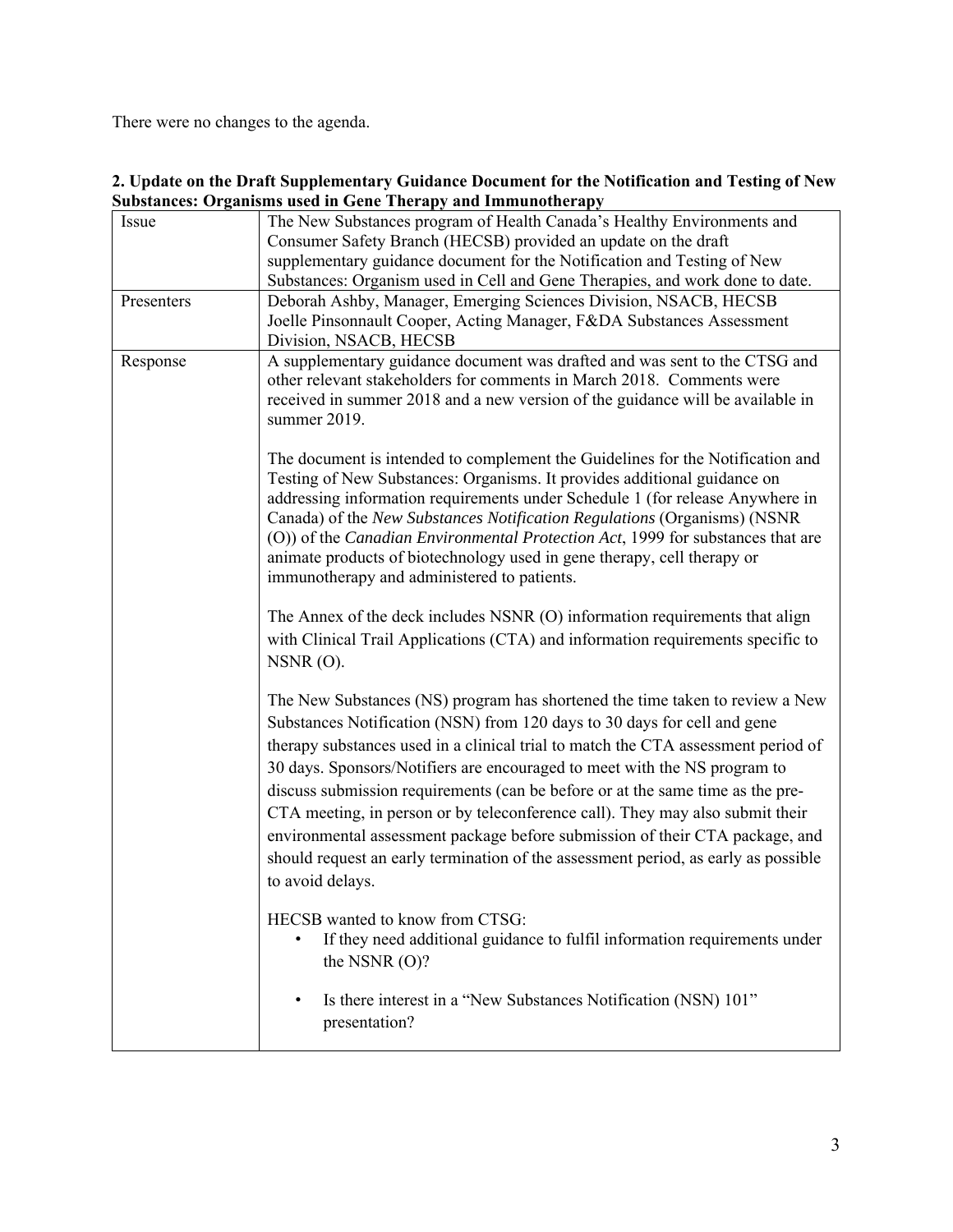|                   | Is there interest in developing an industry-led case study on NSN                                                                                                                                                                                                                                                                                                                                                                                                                                                                                                    |
|-------------------|----------------------------------------------------------------------------------------------------------------------------------------------------------------------------------------------------------------------------------------------------------------------------------------------------------------------------------------------------------------------------------------------------------------------------------------------------------------------------------------------------------------------------------------------------------------------|
|                   | submission for cell and gene therapy substances (e.g., human cells, non-                                                                                                                                                                                                                                                                                                                                                                                                                                                                                             |
|                   | replicating vectors, etc.)?                                                                                                                                                                                                                                                                                                                                                                                                                                                                                                                                          |
|                   | HECSB provided CTSG with some updates and reminders:                                                                                                                                                                                                                                                                                                                                                                                                                                                                                                                 |
|                   | During the March 2018 workshop, there was support for the development of<br>generalized literature reviews/biology documents.                                                                                                                                                                                                                                                                                                                                                                                                                                        |
|                   | NSNs under the NSNR (O) of the CEPA is independent from the CTA of the<br>F&DA the NS Program does not have ready access to the CTA.                                                                                                                                                                                                                                                                                                                                                                                                                                 |
|                   | A Pre-Notification Consultation (PNC) is not a prerequisite for the submission of<br>a NSN, but is highly recommended and should be submitted well in advance of<br>the CTA submission.                                                                                                                                                                                                                                                                                                                                                                              |
|                   | For any questions or to initiate a PNC, CTSG was advised to contact the NS<br>program at:                                                                                                                                                                                                                                                                                                                                                                                                                                                                            |
|                   | <b>Environmental Assessment Unit 1</b>                                                                                                                                                                                                                                                                                                                                                                                                                                                                                                                               |
|                   | E-mail: HC.eau-uee.SC@canada.ca<br>Telephone: 613-948-3591 or 1-866-996-9913                                                                                                                                                                                                                                                                                                                                                                                                                                                                                         |
|                   | https://www.canada.ca/en/environment-climate-                                                                                                                                                                                                                                                                                                                                                                                                                                                                                                                        |
|                   | change/services/managing-pollution/evaluating-new-substances.html                                                                                                                                                                                                                                                                                                                                                                                                                                                                                                    |
|                   |                                                                                                                                                                                                                                                                                                                                                                                                                                                                                                                                                                      |
| Discussion points | CTSG commented that they have difficulty accessing the relevant types of<br>information needed to complete Schedule 1 of the NSNR. Because of this, CTSG<br>expressed interest in developing test case scenarios with the NS program. BGTD<br>agreed that case studies for completing Schedule 1 would be helpful and will<br>make the process more efficient for both applicant and reviewer.                                                                                                                                                                       |
|                   | There was a discussion on trying to complete the Schedule 1 Form for genetically<br>modified human cells. BGTD said that their understanding is that if the sponsor<br>provides reasoned explanations to questions (as opposed to just providing a "Not<br>applicable" answer), HECSB has considerable latitude on what is acceptable,<br>adding that CTSG should get this message across to its members and take<br>advantage of the PNC meeting (which can happen at the same time as the pre-<br>Clinical Trials Application consultation meeting). HECSB agreed. |
|                   | CTSG said that they are aware of several clinical trials on hold, and they would<br>like to see some case studies so they have an idea of what responses to provide.<br>BGTD said that it would be ideal to find a way to solve these specific problems<br>quickly. HECSB mentioned they know of one case, and have already gone<br>through the missing information with this organization who was satisfied with the<br>clarifications provided during the PNC meeting.                                                                                             |
|                   | BGTD clarified that HECSB is another Health Canada Branch outside of BGTD.<br>BGTD includes the need for an environmental assessment in the meeting                                                                                                                                                                                                                                                                                                                                                                                                                  |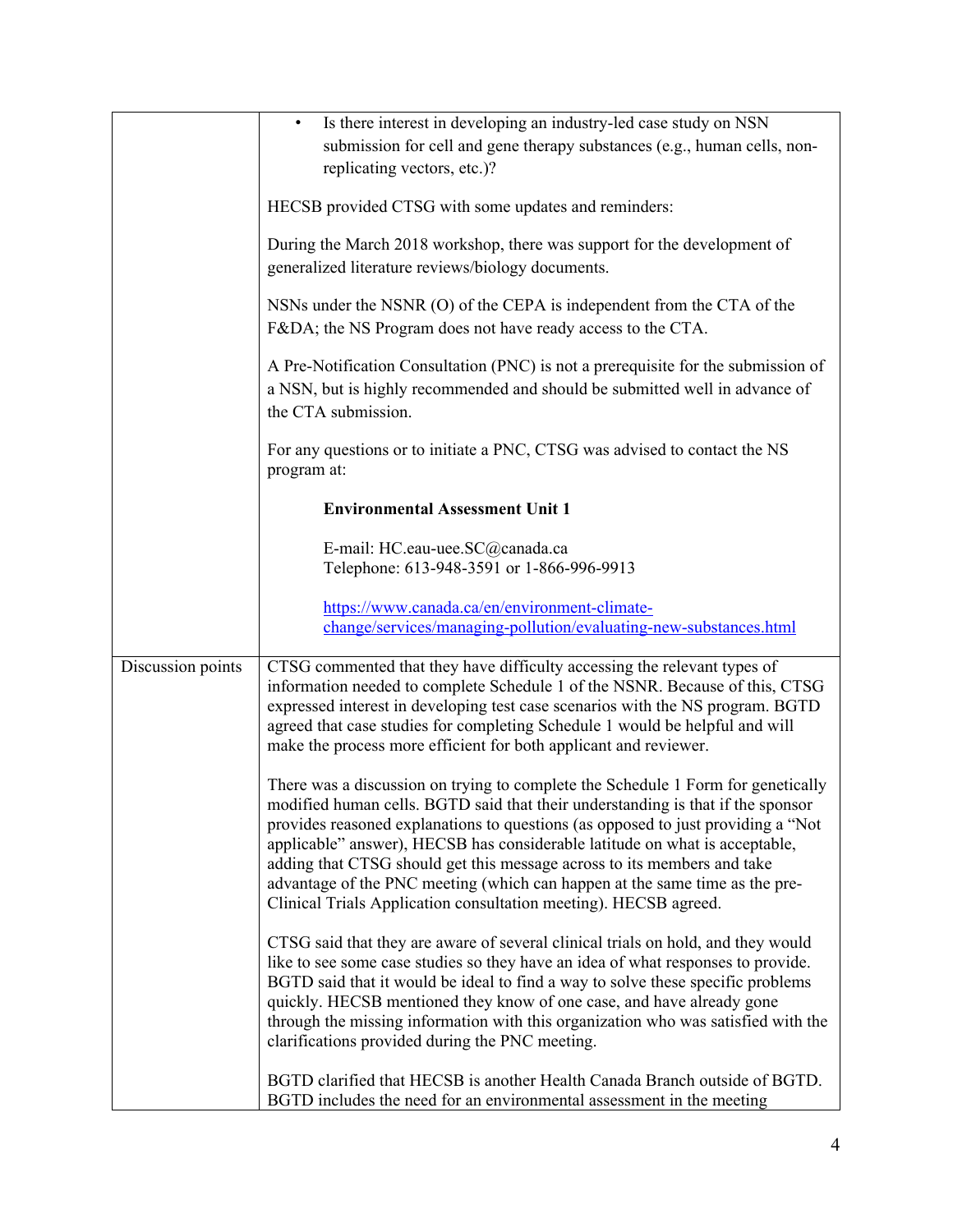|                                  | confirmation notice. Although the 30-day review policy is laudable, BGTD<br>wanted to remind everyone that stakeholders also have a responsibility to submit<br>their environmental assessment package as early as possible to avoid delays to the<br>start of their clinical trials. BGTD asked HECSB if the stakeholder has to ask for<br>that 30-day review or if it was automatic for CTAs or biologic drugs. HECSB<br>confirmed that stakeholders need to ask HECS for an early termination of the<br>assessment period (and to date, early terminations, under 30 days, have been<br>granted for these files). |
|----------------------------------|----------------------------------------------------------------------------------------------------------------------------------------------------------------------------------------------------------------------------------------------------------------------------------------------------------------------------------------------------------------------------------------------------------------------------------------------------------------------------------------------------------------------------------------------------------------------------------------------------------------------|
|                                  | CTSG said that their academic institutions often act as sponsors and they review<br>the CTA, but were wondering if they should also be reviewing the NSN?<br>HECSB responded that in the case of a NSN, it is the responsibility of the<br>importer of record (as shown on Canadian customs documentation) or Canadian<br>manufacturer is liable for the substance in Canada to sign the NSN reporting<br>form.                                                                                                                                                                                                      |
| Decisions/Action<br><b>Items</b> | 1. Deborah Ashby, HECSB, to coordinate a separate meeting with CTSG, to<br>discuss common "sticking points" and with developing examples of case<br>scenarios for modified human cells and viral vector. Having a previously<br>submitted NSN could be a good starting point (if the confidential<br>business information can be shared publicly).<br>2. Sowmya Viswanathan to provide the link to the article on the March 2018<br>workshop outcomes on the NSNR (O):<br>https://www.frontiersin.org/articles/10.3389/fmed.2019.00058/full<br>(Complete)                                                            |

## **3. Follow up on Previous Agenda Items**

| Issue       | Issue $#1$ :<br>ROEB mentioned that a communication plan is being rolled out to the stem cell<br>clinics as part of AIS "Canadian factors to be considered for same surgical<br>procedures / hospital exemption" during the April 2018 CTSG bilateral meeting.<br>CTSG asked for an update on the effectiveness of this communication plan and its<br>impact on stem cell clinics in Canada<br>Issue $#2$ :<br>At the CellCAN forum meeting on March 15, 2019, many of the CTSG<br>stakeholders met with Celia Lourenco and Dino Petrin. As part of this discussion,<br>CTSG raised questions about the "out-of-specification" numbers at the time of lot<br>release for investigational cell therapy products vs. traditional biologics. CTSG<br>would like to see BGTD's metrics. If there is a trend towards increasing<br>discrepancy, perhaps this may lay the groundwork for future policy decisions<br>around OOS for cell therapy products, especially expensive fresh autologous<br>therapy products with limited shelf lives. |
|-------------|-----------------------------------------------------------------------------------------------------------------------------------------------------------------------------------------------------------------------------------------------------------------------------------------------------------------------------------------------------------------------------------------------------------------------------------------------------------------------------------------------------------------------------------------------------------------------------------------------------------------------------------------------------------------------------------------------------------------------------------------------------------------------------------------------------------------------------------------------------------------------------------------------------------------------------------------------------------------------------------------------------------------------------------------|
| Respondents | <b>Issue #1:</b> Mimi Lin, A/Manager, Health Product Compliance and Enforcement,<br><b>ROEB</b><br><b>Issue #2: Kelly Robinson, Director, CERB, BGTD, HPFB</b>                                                                                                                                                                                                                                                                                                                                                                                                                                                                                                                                                                                                                                                                                                                                                                                                                                                                          |
|             |                                                                                                                                                                                                                                                                                                                                                                                                                                                                                                                                                                                                                                                                                                                                                                                                                                                                                                                                                                                                                                         |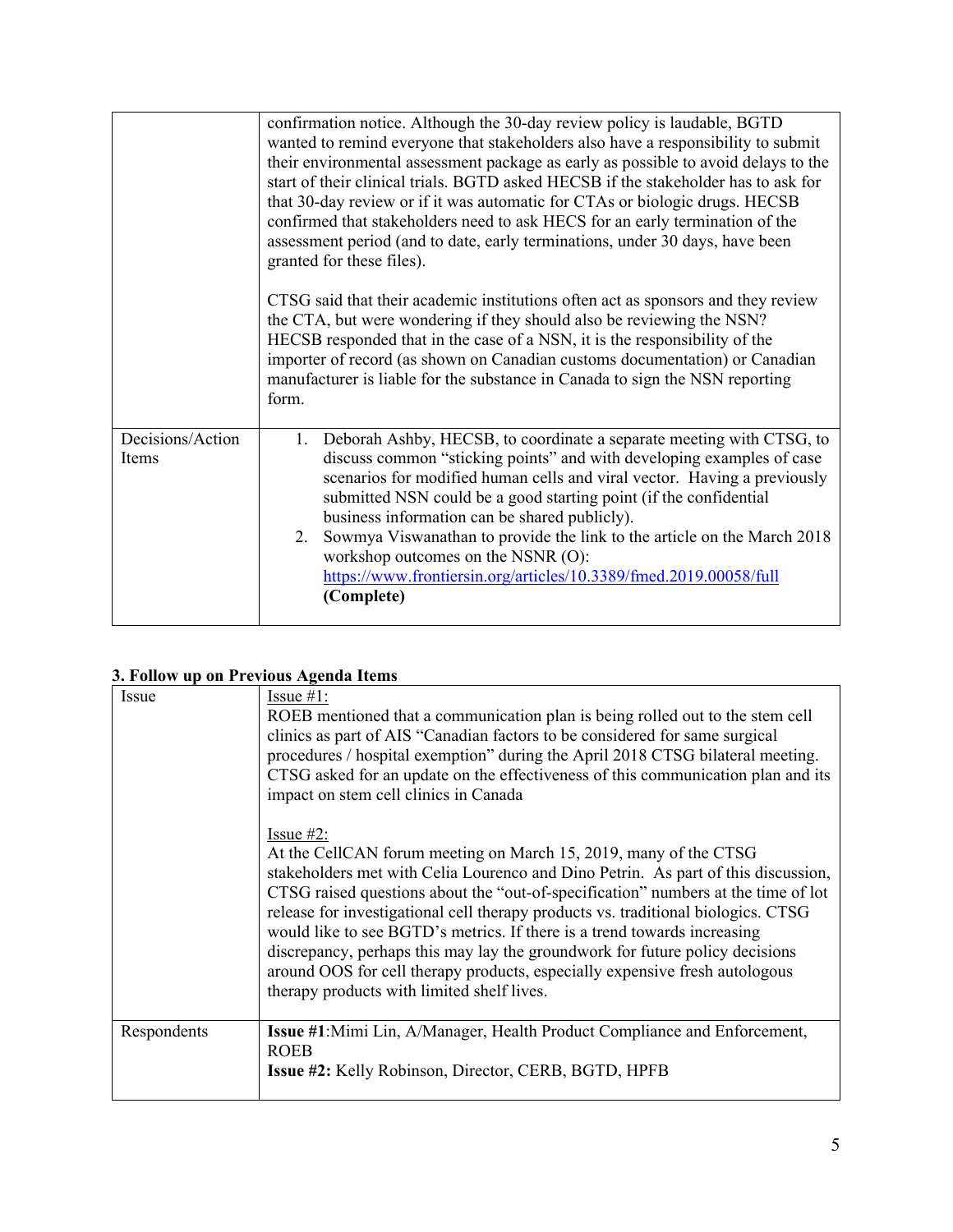| Response          | Issue #1:<br>To date, HC has contacted over 30 clinics in Canada to gather information about<br>the specific activities being conducted related to stem cell therapies. Three clinics                                                                                                                                                                                                                                                                                                                                                                                                                                                                                                         |
|-------------------|-----------------------------------------------------------------------------------------------------------------------------------------------------------------------------------------------------------------------------------------------------------------------------------------------------------------------------------------------------------------------------------------------------------------------------------------------------------------------------------------------------------------------------------------------------------------------------------------------------------------------------------------------------------------------------------------------|
|                   | were determined to be engaged in, or advertising treatments involving<br>unauthorized imported non-autologous stem cell products. Based on the potential<br>risks posed by these products, Health Canada determined that the appropriate risk<br>mitigation measure was to request an immediate stop to the importation and sale<br>of the products. All three clinics complied with Health Canada's request.                                                                                                                                                                                                                                                                                 |
|                   | HC continues to assess the information gathered from the clinics to determine<br>whether the specific activities being conducted are compliant with federal<br>regulatory requirements. Follow-up is ongoing and the Department will take<br>action should any non-compliance with federal regulatory requirements be<br>identified.                                                                                                                                                                                                                                                                                                                                                          |
|                   | <b>Issue #2:</b><br>The BGTD does not systematically collect information related to "out of<br>specification numbers" at the time of lot release. As discussed at the March<br>Forum, BGTD has established a mechanism which could be used in a clinical trial<br>setting to support patient access in cases where (1) the patient's cells do not meet<br>specifications for the authorized CAR-T products and (2) at the discretion of the<br>physician in consultation with the patient, the benefits of doing so outweigh the<br>risks to the patient. BGTD would be interested in better understanding the<br>request for metrics and how this information could be of use to your group. |
| Discussion points | <b>Issue #1:</b><br>CTSG asked why the three non-compliant clinics were characterized as "high<br>risk", and how that information will be disseminated. ROEB advised the three<br>clinics contacted were determined to be handling unauthorized non-autologous<br>(allogeneic) stem cell products which pose a higher risk. BGTD responded that<br>communication will be published shortly on HC's website.                                                                                                                                                                                                                                                                                   |
|                   | ROEB advised CTSG to send all media questions related to Health Canada's<br>oversight of these products to HC's media relations and provided the following<br>contact information:                                                                                                                                                                                                                                                                                                                                                                                                                                                                                                            |
|                   | <b>Contact Information at Health Canada:</b>                                                                                                                                                                                                                                                                                                                                                                                                                                                                                                                                                                                                                                                  |
|                   | <b>Health Product Complaints:</b><br>Should you identify a concern about the safety or quality of a health product,<br>please report this complaint to Health Canada by calling toll-free to 1-800-267-<br>9675, or complete an online complaint form:<br>http://healthycanadians.gc.ca/apps/radar/MD-IM-0005.08.html                                                                                                                                                                                                                                                                                                                                                                         |
|                   | For inquiries from Media Outlets related to actions taken by Health Canada,<br>please refer them to:<br>Health Canada and Public Health Agency of Canada                                                                                                                                                                                                                                                                                                                                                                                                                                                                                                                                      |
|                   | <b>Media Relations</b><br>Telephone: 613-957-2983<br>Fax: 613-952-7747                                                                                                                                                                                                                                                                                                                                                                                                                                                                                                                                                                                                                        |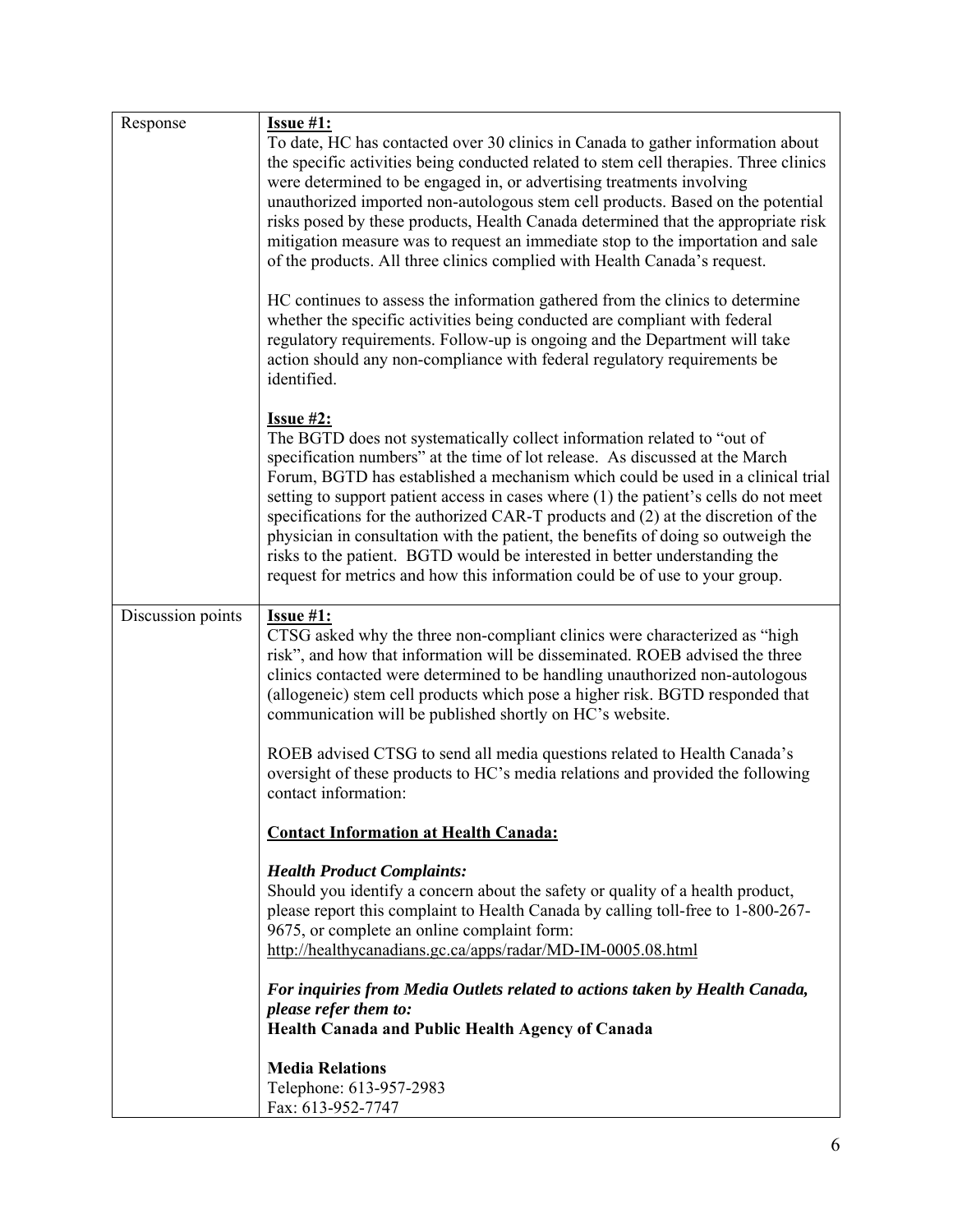|                           | Email: hc.media.sc@canada.ca                                                                                                                                                                                                                                                                                                                                                                                                                                                                                                                                                                                                                                                                                                                                                                                                                                                                                                                                                                                                                 |
|---------------------------|----------------------------------------------------------------------------------------------------------------------------------------------------------------------------------------------------------------------------------------------------------------------------------------------------------------------------------------------------------------------------------------------------------------------------------------------------------------------------------------------------------------------------------------------------------------------------------------------------------------------------------------------------------------------------------------------------------------------------------------------------------------------------------------------------------------------------------------------------------------------------------------------------------------------------------------------------------------------------------------------------------------------------------------------|
|                           | If CTSG has any other questions, please feel free to reach out to my colleague<br>Chris Simard or myself directly at: chris.simard@canada.ca or<br>mimi.lin@canada.ca                                                                                                                                                                                                                                                                                                                                                                                                                                                                                                                                                                                                                                                                                                                                                                                                                                                                        |
|                           | <b>Issue #2:</b><br>There are a number of reasons why a drug may not meet its lot release<br>specifications. Under some circumstances the potential benefit of patients<br>accessing out-of-specification (OOS) product outweighs the risk. BGTD<br>explained that the situation for clinical trials is not as problematic as for products<br>that are already on the market. For the clinical trials material, there is a Fax Back<br>process and on that Fax Back form there is a checkbox that allows you to indicate<br>if all specifications are not met, and you can provide a rationale as to why you<br>think it's still appropriate to use that drug. Typically, BGTD agrees with the<br>rationale, and it's a very fast turnaround. For some autologous products in<br>particular, under some circumstances, it's often in the patient's interest to have<br>the material administered since they have already undergone a rigorous pre-<br>treatment regime and have few alternative options.                                     |
|                           | A sponsor can always request a special release for an OOS batch if the benefit to<br>the patient is deemed to outweigh the risks. However, autologous-based products<br>from sick patients that may, for example, have undergone variable starting<br>treatment regimes have high potential for variability. HC determined that clinical<br>trials would more easily mitigate the challenge of repeated requests for release of<br>OOS, while supporting patient informed consent and the collection of safety data.<br>Through this mechanism, patients can have access to these products that do not<br>meet the specification requirements of the marketed product, while having<br>safeguards such as informed consent, and ensuring that physicians and patients<br>have that necessary discussion. It's very early days, but one of the benefits of<br>using the clinical trial approach is that sponsors are able to collect safety and/or<br>efficacy data that may eventually inform labelling updates to the marketed<br>products. |
|                           | It is understood that specifications have to be a little broad in clinical trials<br>because it's the information gained in the clinical trials that helps define the<br>specification. It is in phase III of the trial and close to the marketing application<br>that specifications fall into place. Specifications need to be practical and based on<br>manufacturing experience, patient outcomes, and the consistency in<br>manufacturing. However, it's also useful when running a clinical trial to have a<br>"baseline" specification below which it's better not to treat the patients, because if<br>material not likely to generate a response is included, it can have a negative effect<br>on the statistics that you are trying to generate in the trial.                                                                                                                                                                                                                                                                      |
| Decisions/Action<br>Items | ROEB to provide CTSG with ROEB and HC's Media Relations contact<br>1.<br>information. (Complete)<br>Bogna Lasia-Szkaradkiecz to provide responses to the GMP questions<br>2.<br>that were originally included for this agenda item. (Complete)                                                                                                                                                                                                                                                                                                                                                                                                                                                                                                                                                                                                                                                                                                                                                                                               |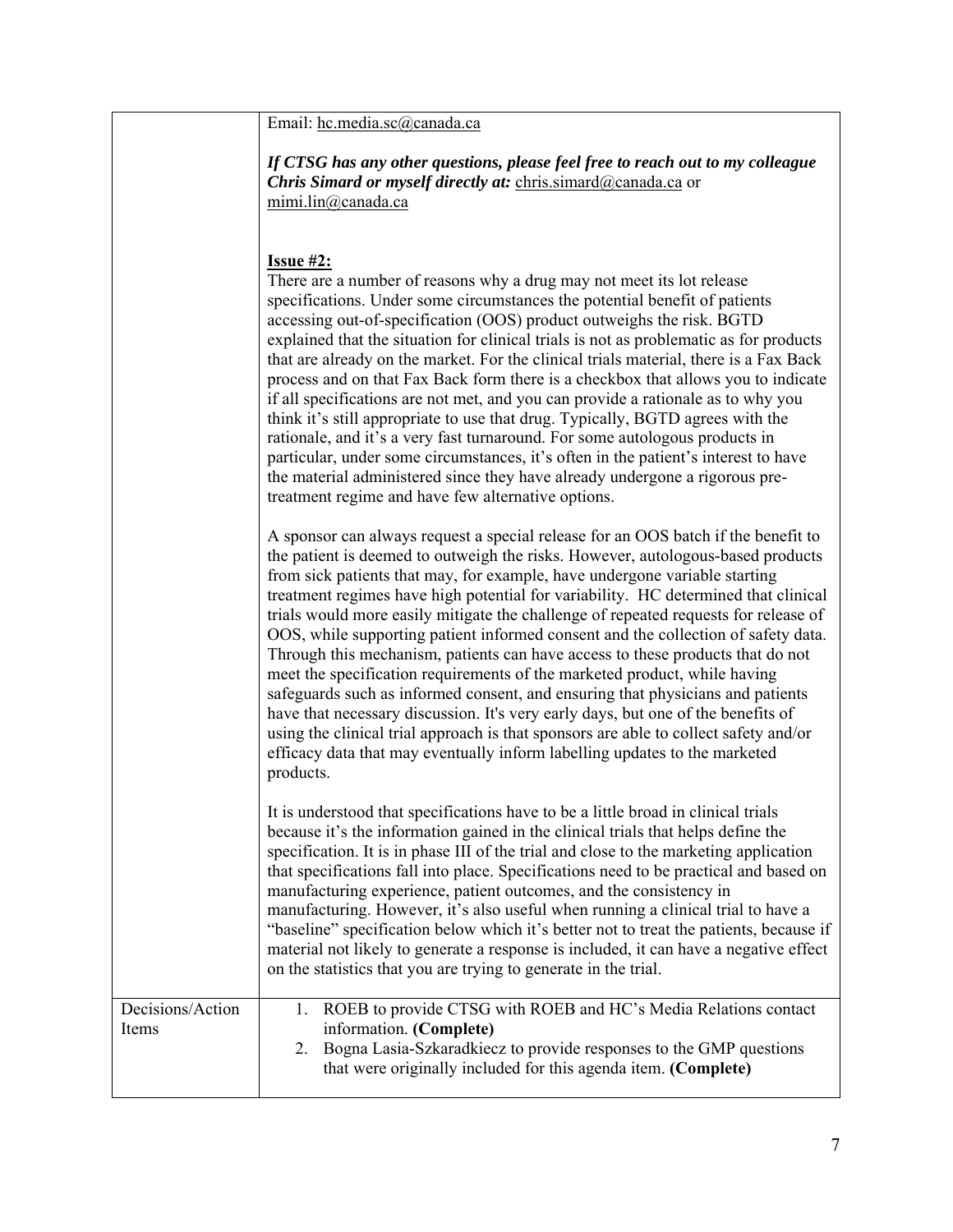Celia Lourenco arrived at the meeting at 1:50 pm, and took over as chair with the following agenda item.

|            | r. Unuvi standing K2D2 and Dudget 2017 implementation Strategies and Thilennes                                                                                                                                                                                                                                                                                                                                                                                                                                                                                                                                                                                                                                                                                                                                                                                                                                                                                                                                                                                                                                                                                                                                                                                                                                                                                                                                                                                                                                                                                                                                                                                                                                                                                                                                                                                                           |
|------------|------------------------------------------------------------------------------------------------------------------------------------------------------------------------------------------------------------------------------------------------------------------------------------------------------------------------------------------------------------------------------------------------------------------------------------------------------------------------------------------------------------------------------------------------------------------------------------------------------------------------------------------------------------------------------------------------------------------------------------------------------------------------------------------------------------------------------------------------------------------------------------------------------------------------------------------------------------------------------------------------------------------------------------------------------------------------------------------------------------------------------------------------------------------------------------------------------------------------------------------------------------------------------------------------------------------------------------------------------------------------------------------------------------------------------------------------------------------------------------------------------------------------------------------------------------------------------------------------------------------------------------------------------------------------------------------------------------------------------------------------------------------------------------------------------------------------------------------------------------------------------------------|
| Issue      | The use of sandboxes and pilot programs, alignment with international                                                                                                                                                                                                                                                                                                                                                                                                                                                                                                                                                                                                                                                                                                                                                                                                                                                                                                                                                                                                                                                                                                                                                                                                                                                                                                                                                                                                                                                                                                                                                                                                                                                                                                                                                                                                                    |
|            | jurisdictions, and a new External Advisory Committee on Regulatory                                                                                                                                                                                                                                                                                                                                                                                                                                                                                                                                                                                                                                                                                                                                                                                                                                                                                                                                                                                                                                                                                                                                                                                                                                                                                                                                                                                                                                                                                                                                                                                                                                                                                                                                                                                                                       |
|            | Competitiveness are particularly intriguing to the CTSG.                                                                                                                                                                                                                                                                                                                                                                                                                                                                                                                                                                                                                                                                                                                                                                                                                                                                                                                                                                                                                                                                                                                                                                                                                                                                                                                                                                                                                                                                                                                                                                                                                                                                                                                                                                                                                                 |
|            | It is not clear to CTSG on how all these initiatives (led separately by Treasury<br>Board Secretariat and PPIAD) fit together with R2D2 initiatives (led by HPFB).<br>They would like to have a clear indication from the BGTD as to who is leading<br>what, and how it fits together. This context will help them ensure they are not<br>speculating and that they are engaged with the right group(s) at the right time.                                                                                                                                                                                                                                                                                                                                                                                                                                                                                                                                                                                                                                                                                                                                                                                                                                                                                                                                                                                                                                                                                                                                                                                                                                                                                                                                                                                                                                                               |
| Presenters | Megan Bettle, Director, R2D2, BGTD, HPFB<br>Liz Anne Gilham-Eisen, Director, OPIC, BGTD, HPFB                                                                                                                                                                                                                                                                                                                                                                                                                                                                                                                                                                                                                                                                                                                                                                                                                                                                                                                                                                                                                                                                                                                                                                                                                                                                                                                                                                                                                                                                                                                                                                                                                                                                                                                                                                                            |
| Response   | $R2D2$ :<br>The Regulatory Review of Drugs and Devices (R2D2) initiative began with<br>Budget 2017 funding targeted at improving access to medicines. Activities under<br>R2D2 are framed around working with health partners (including health<br>technology assessment bodies and international regulators), in building review<br>capacity, streamlining HC processes and policies, creating new review pathways,<br>and enhancing use of real world evidence to support regulatory decision-making.<br>Updates on the R2D2 projects and consultations can be found at:<br>https://www.canada.ca/en/health-canada/corporate/transparency/regulatory-<br>transparency-and-openness/improving-review-drugs-devices.html<br>The initiatives announced in Budget 2019 around improvements to clinical trials<br>and creating pathways for advanced therapies are separate, but will build on the<br>modernization which continues under R2D2.<br>Regulatory Review and Proposed Amendments to the Food and Drugs Act:<br>In 2017, the Advisory Council on Economic Growth published a report entitled<br>Investing in a Resilient Canadian Economy that helped to identify barriers and<br>opportunities to support Canadian innovation. The report helped inform the 2018<br>Budget where we first saw funding and initiatives around regulatory reviews and<br>reforms. The one that particularly concerns HC and CTSG is the Health and Bio-<br>Sciences Reviews.<br>Once the 2018 budget funding was announced, HPFB initiated horizon scanning<br>with the aim of monitoring advancements in science and technology as they relate<br>to health products and food. The subsequent report highlighted the changing<br>landscape with the rapid advancement of artificial intelligence, gene editing, 3D<br>printing, advanced cell therapies and innovative ways of delivering drugs. |
|            | Through this initial scan, three regulatory challenges were identified as barriers to<br>growth and innovation: product classification, some of the authorization<br>requirements for clinical trials, and the regulation of advanced therapeutic<br>products.                                                                                                                                                                                                                                                                                                                                                                                                                                                                                                                                                                                                                                                                                                                                                                                                                                                                                                                                                                                                                                                                                                                                                                                                                                                                                                                                                                                                                                                                                                                                                                                                                           |

# **4. Understanding R2D2 and Budget 2019 Implementation Strategies and Timelines**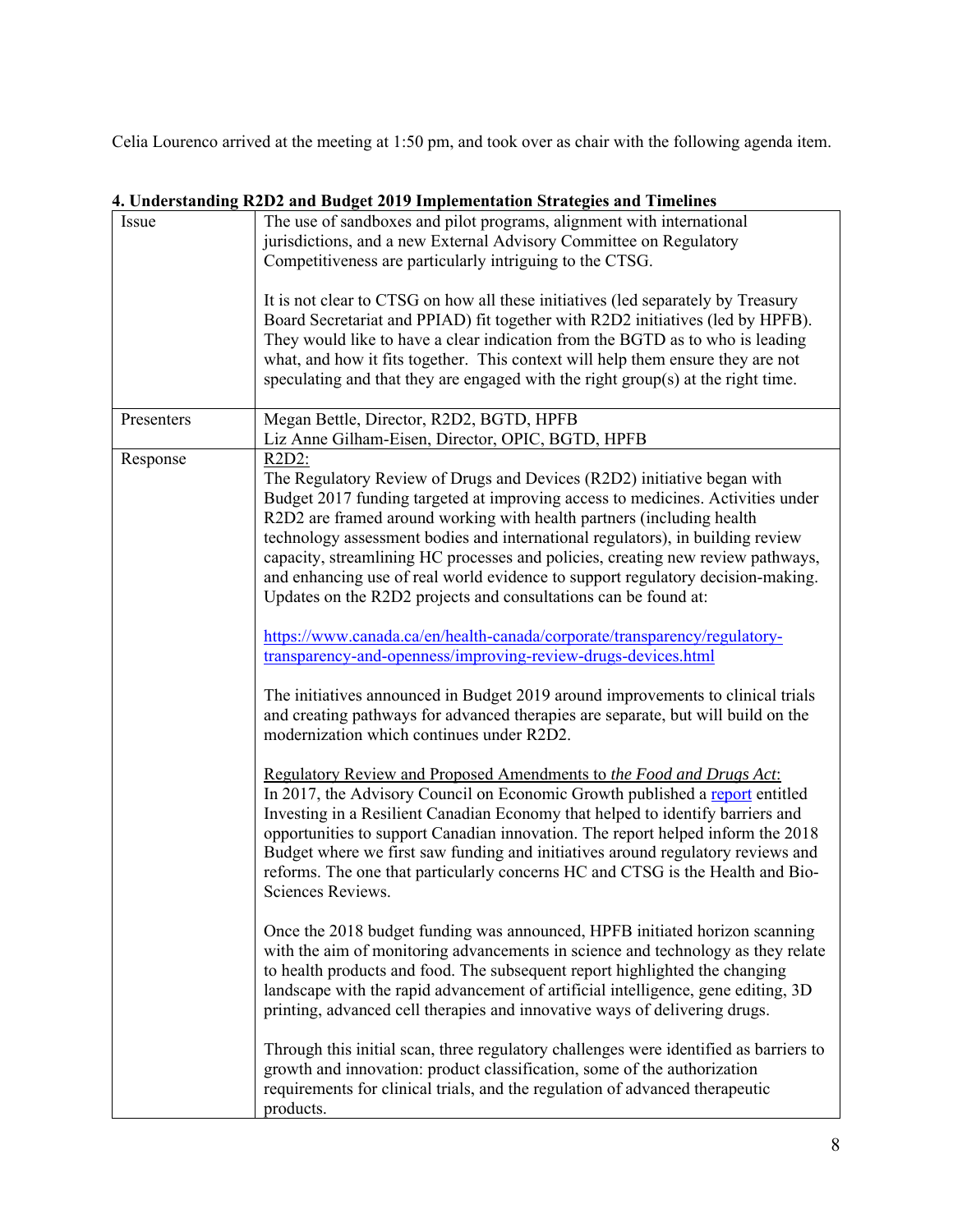|                   | The Branch has outlined three key elements for regulatory modernization: 1) the<br>need to remove outdated requirements, 2) increase regulatory flexibility and 3)<br>support access to the most advanced therapeutic products.                                                                                                                                                                                                                                                                                                                                                                                                                                                                                                                                                                      |
|-------------------|------------------------------------------------------------------------------------------------------------------------------------------------------------------------------------------------------------------------------------------------------------------------------------------------------------------------------------------------------------------------------------------------------------------------------------------------------------------------------------------------------------------------------------------------------------------------------------------------------------------------------------------------------------------------------------------------------------------------------------------------------------------------------------------------------|
|                   | As a first step towards the modernization of regulatory frameworks, HC has<br>identified some necessary amendments to the Food and Drugs Act which are part<br>of the recently tabled <i>Budget Implementation Act</i> . The proposed amendments<br>would improve safety and enable innovation, through the following measures:                                                                                                                                                                                                                                                                                                                                                                                                                                                                      |
|                   | The ability to classify products that blur the lines of product categories as<br>٠<br>a food, drug, cosmetic or device;<br>Provide oversight over the conduct of clinical trials for drugs, devices and<br>٠<br>foods for special dietary purposes throughout the whole lifecycle of the<br>trial; and,                                                                                                                                                                                                                                                                                                                                                                                                                                                                                              |
|                   | Introduce a market pathway for novel advanced therapeutic products<br>٠<br>through the use of regulatory "sandboxes".                                                                                                                                                                                                                                                                                                                                                                                                                                                                                                                                                                                                                                                                                |
|                   | These initiatives are led by HPFB and BGTD's Celia Lourenco is the DG lead for<br>the innovative products pathway.                                                                                                                                                                                                                                                                                                                                                                                                                                                                                                                                                                                                                                                                                   |
|                   | The Regulatory Review Roadmaps will be posted in the coming weeks, which will<br>further outline the Department's proposals to modernize HC's regulatory<br>frameworks. Over the coming 4-5 years, the Department will carry out further<br>consultation in order to develop and implement the modernization proposals.                                                                                                                                                                                                                                                                                                                                                                                                                                                                              |
| Discussion points | CTSG gave the example of a company wanting to develop a 3D printer and asked<br>if this could go on Schedule G of the new Act, and if it would be exempted from<br>some, or all, of the Food and Drug (F&D) Regulations. (This could apply to 3D<br>printing or CAR-T cells.)<br>BGTD responded that HC has authorized CAR-T cells through the current<br>pathway so it's not to say that once the Act is in effect, the current pathway is no<br>longer applicable to advanced technologies. The first question that will be asked is<br>whether a product can go through the current pathway.<br>BGTD elaborated that it's the products that are really challenging to HC's current<br>regulatory framework (for example Artificial Intelligence) that will likely go<br>through this new pathway. |
|                   | BGTD added that there is still more foresight work being done through PPIAD<br>and the next roadshow will be a joint effort between BGTD and PPIAD.<br>CTSG asked if they would be included in the foresight roadshow. BGTD said that<br>the foresight work was informed by the consultations that have already occurred,<br>and that HC will work in partnership with industry in the future on this.                                                                                                                                                                                                                                                                                                                                                                                               |
|                   | CTSG asked if there is room in the flexibility being created for technological<br>advancements in manufacturing. For example, if a trial is underway and there is a<br>manufacturing change that is a clear improvement, will there be a mechanism<br>within Schedule G so that it's not a requirement to apply an amendment to the<br>CTA and the NSN?<br>BGTD responded that they don't believe that kind of change would need to go in                                                                                                                                                                                                                                                                                                                                                            |
|                   | the "sandbox" or through Schedule G, as there are already approaches HC can use                                                                                                                                                                                                                                                                                                                                                                                                                                                                                                                                                                                                                                                                                                                      |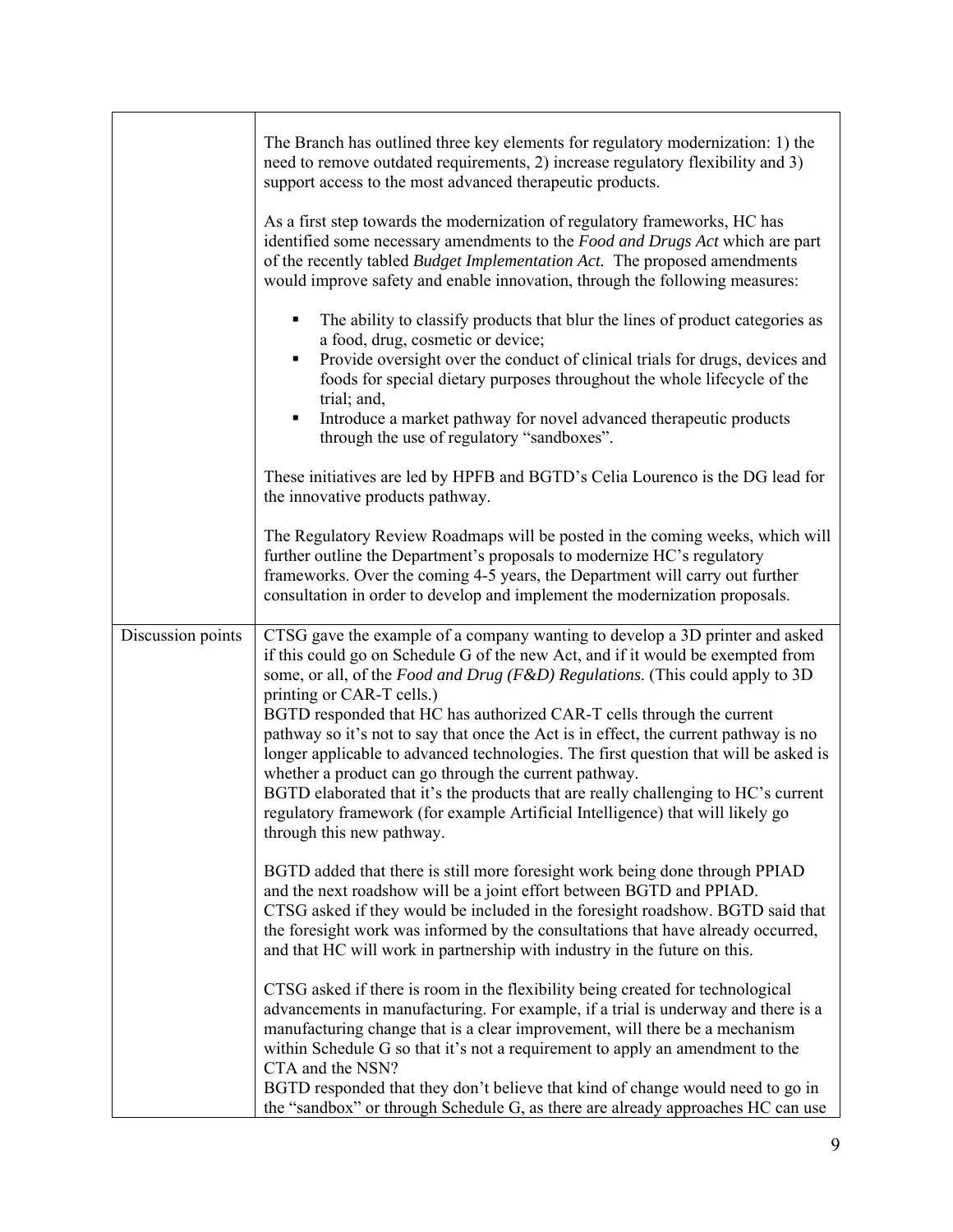| BGTD further clarified that HC has to understand the nature of the materials being<br>used, have some ability to assess the safety of that material and true potential for<br>some clinical outcome. Otherwise there is no point in running a trial, and it's<br>unethical to engage patients in these studies.<br>At this point in the conversation, BGTD clarified that the new<br>authorization/regulatory approach is applicable to the Market Authorization (MA)<br>phase and not the clinical trial phase. |
|------------------------------------------------------------------------------------------------------------------------------------------------------------------------------------------------------------------------------------------------------------------------------------------------------------------------------------------------------------------------------------------------------------------------------------------------------------------------------------------------------------------|
| HC's goal is capitalize on the clinical trials so they have an idea of how products<br>are going to be regulated when sponsors seek MA. By doing this, HC hopes to<br>identify the gaps in their current regulatory framework. This will involve a lot of<br>policy work. The situation is challenging and a bit hypothetical at the moment, as<br>HC doesn't yet have details on what that framework will look like.                                                                                            |
| BGTD clarified that Schedule G is not an accelerated pathway. It's a customized<br>pathway for products that don't fit in HC's current regulatory pathway. As well,<br>there is no application to get on Schedule G; the Minister decides who goes<br>through this pathway.<br>CTSG asked about the possibility that Schedule G could be influenced by political<br>will (akin to right to try in the US). They also expressed concern, and challenged                                                           |
| the fairness of a possible situation whereby you have a product being regulated<br>through the current pathway while competing against a product being regulated<br>through Schedule G.                                                                                                                                                                                                                                                                                                                          |
| BGTD has had several discussions on this possibility, and would be providing the<br>Minister with recommendations where there will be strict criteria for adding drugs<br>to Schedule G. HC wants to ensure an equal playing field for everybody. It was<br>added that it would be helpful if stakeholders could voice any concerns in a<br>documented fashion, so BGTD can share them with senior management.                                                                                                   |
| Decisions/<br>N/A<br><b>Action Items</b>                                                                                                                                                                                                                                                                                                                                                                                                                                                                         |

# **5. Advanced Cell and Gene Therapies Action Plan and Working Group**

| Issue      | This update is provided to support common understanding of BGTD policy<br>initiatives related to products of regenerative medicine, including cell therapies,<br>gene therapies, and tissue engineered products. |
|------------|------------------------------------------------------------------------------------------------------------------------------------------------------------------------------------------------------------------|
| Respondent | Nadine Kolas PhD, Senior Policy Analyst, OPIC, BGTD, HPFB                                                                                                                                                        |
| Response   | Advanced cell therapies, gene therapy, and tissue engineered products are                                                                                                                                        |
|            | considered part of the burgeoning field of regenerative medicine and personalized                                                                                                                                |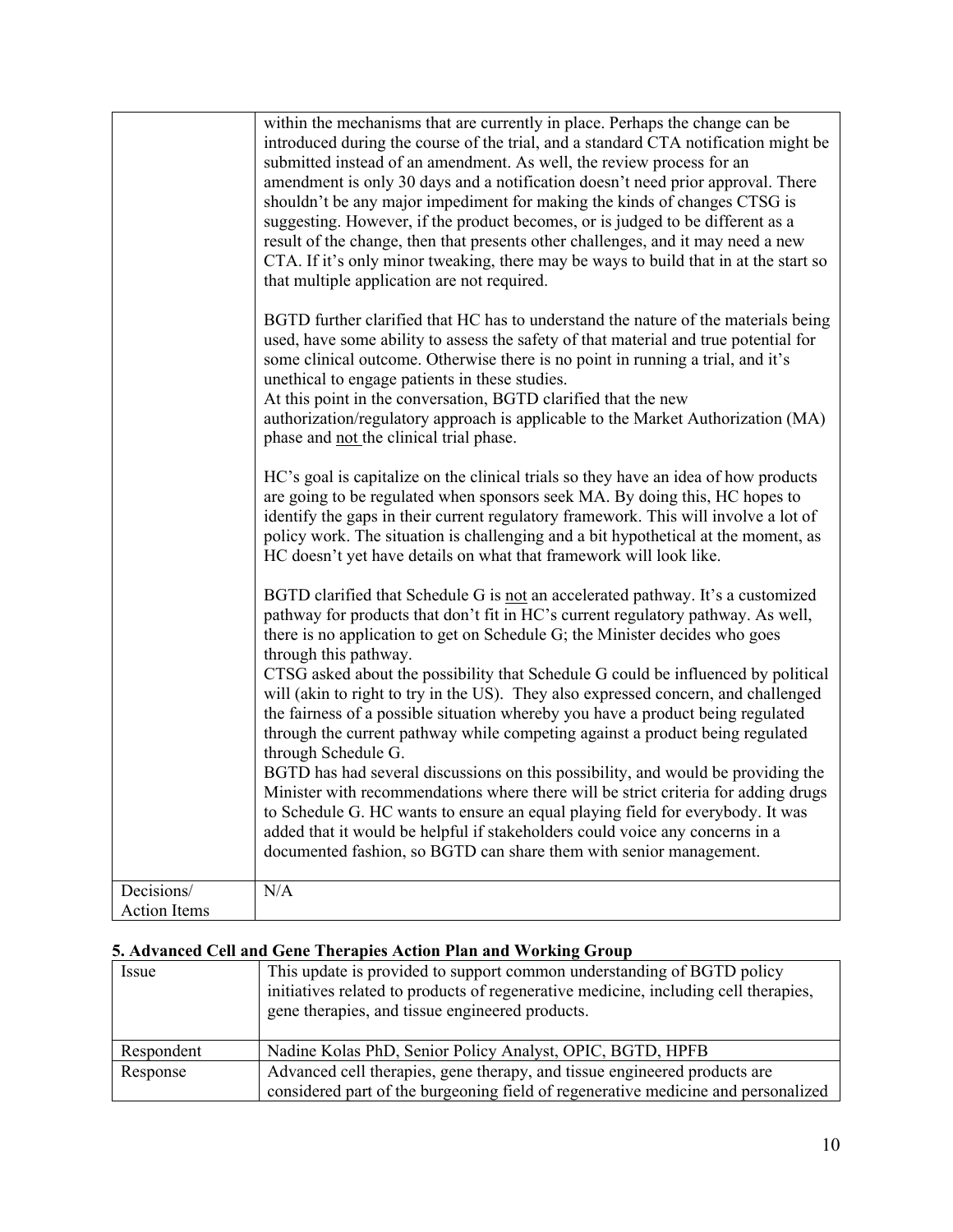| *for full response,<br>please refer to AIS<br>form* | medicine. It is inclusive of products whereby the therapeutic function is afforded<br>by the introduced or modified gene(s) such as CAR-T therapies and therapies<br>using CRISPR-Cas9 technologies for genome editing purposes. Such advances<br>have recently come to the forefront with global market authorizations for two<br>cell-based CAR-T gene therapies.<br>Newer advanced therapies, particularly stem cell therapies, have been an area of<br>significant policy work in BGTD since 2010. Efforts to date have focused on<br>three main thrusts identified in the BGTD Cell Therapy Action Plan: ongoing<br>policy work and guidance to support safe and effective Advanced Cell Therapy<br>development in Canada, international engagement to support harmonization at an<br>early stage of product development, and stakeholder engagement to promote<br>regulatory capacity of this largely academic community. |
|-----------------------------------------------------|---------------------------------------------------------------------------------------------------------------------------------------------------------------------------------------------------------------------------------------------------------------------------------------------------------------------------------------------------------------------------------------------------------------------------------------------------------------------------------------------------------------------------------------------------------------------------------------------------------------------------------------------------------------------------------------------------------------------------------------------------------------------------------------------------------------------------------------------------------------------------------------------------------------------------------|
|                                                     | In the coming months, BGTD will develop a new advanced therapies action plan<br>and launch an HPFB Branch working group to prioritize and address challenges<br>across the lifecycle of advanced therapies. Among the emerging issues expected<br>to be addressed are: (1) the complexities associated with manufacturing safe,<br>reliable products using decentralized manufacturing models, (2) coordinated<br>clinical trial designs, comparability studies, bridging studies and (3) support for<br>products at the interface of different regulatory frameworks etc.                                                                                                                                                                                                                                                                                                                                                      |
| Discussion points                                   | The landscape for regenerative medicine is changing and we are now starting to<br>see the global authorization of CAR-T therapies and the development of the so-<br>called "benchtop" CAR-T manufacturing equipment that is an interface between<br>medical device and drug manufacturing equipment. As such, we are starting to<br>see emerging issues for that group.<br>BGTD said that they are also keeping an eye on the recent announcements by the<br>US FDA as they work to release guidance around the challenges often faced when<br>developing a product in academia (small biotech). Such products face common<br>challenges in being brought to market, regardless of whether they are<br>subsequently sold off to large pharma or developed using an alternate business<br>model.                                                                                                                                 |
|                                                     | BGTD will be forming a new cross-branch working group (WG) and developing<br>a new action plan on regenerative therapies and the regenerative medicine space<br>(CAR-T, tissue engineered products, etc.). The WG will be looking at both the<br>pre-market and the post-market space, (which would involve MHPD), and new<br>tools available through R2D2 and the BIA, and together they will be prioritizing<br>work to support cell and gene therapy/innovative medicines. BGTD will be<br>looking at different ways to engage with stakeholders, whether it's through a<br>roadshow or through this bilateral group.                                                                                                                                                                                                                                                                                                        |
|                                                     | CTSG asked what types of input they hoped to gather. BGTD responded that at<br>this time, they are already aware of a number of issues and will focus on the most<br>pressing ones. BGTD will go through their usual channels for consultation.<br>CTSG asked if there was any proposed mechanism for them to engage with this<br>WG. BGTD clarified that this was an internal WG. BGTD assured them there will<br>be consultations at various points.                                                                                                                                                                                                                                                                                                                                                                                                                                                                          |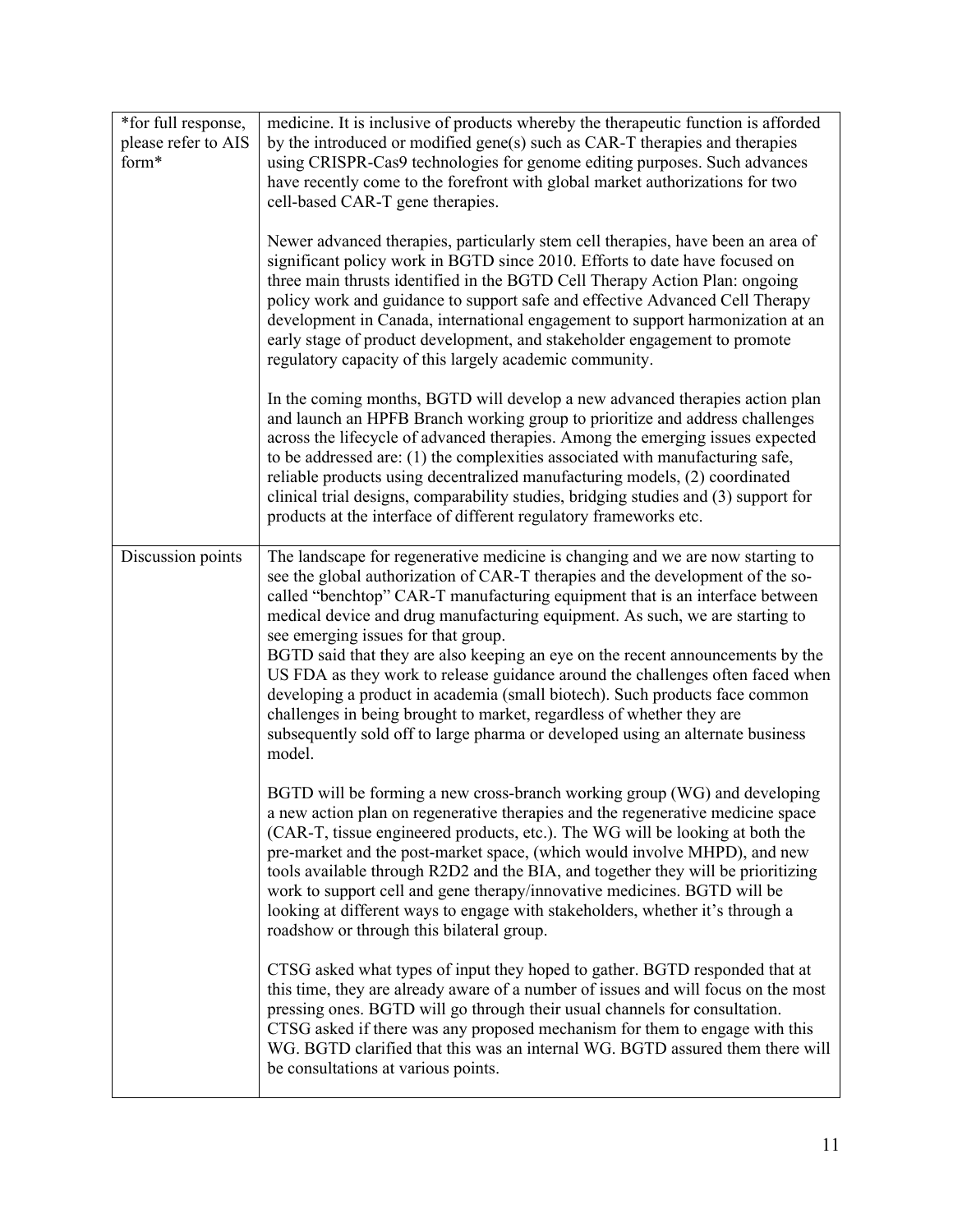|                  | BGTD emphasized that CTSG should always reach out to them if they have any<br>questions or concerns. |
|------------------|------------------------------------------------------------------------------------------------------|
| Decisions/Action | N/A                                                                                                  |
| Items            |                                                                                                      |

# **6. Regulatory Sandbox Proposal for Good Manufacturing Practices (GMP) Audits**

|  | Issue      | It is CTSG's understanding that there have been no GMP audits of cell and gene<br>therapy manufacturing sites conducted by the inspectorate, and no Establishment<br>Licenses requested or issued. There is concern within the manufacturing<br>community that the transition to commercial/late stage manufacture may bring<br>with it issues related to lack of experience and training both at the facility and at<br>ROEB in relation to the interpretation and enforcement of GMP requirements in<br>this highly specialized field of manufacture.                                                                                                                                                                                                                                                             |
|--|------------|---------------------------------------------------------------------------------------------------------------------------------------------------------------------------------------------------------------------------------------------------------------------------------------------------------------------------------------------------------------------------------------------------------------------------------------------------------------------------------------------------------------------------------------------------------------------------------------------------------------------------------------------------------------------------------------------------------------------------------------------------------------------------------------------------------------------|
|  |            | CTSG wants to explore whether there is an opportunity to engage ROEB together<br>with the BGTD on a pilot basis (perhaps via a 'regulatory sandbox') earlier<br>during the development of these products to: 1) help to train and educate<br>Canadian manufacturers on processes for GMP audits and establishment licence<br>requirements as they would apply to cell and gene therapies; and 2) to help<br>provide training and learning opportunities for ROEB in this highly specialized<br>area of manufacture and identify challenges and gaps before they become critical<br>bottlenecks to commercialization.                                                                                                                                                                                                |
|  | Respondent | Bogna Lasia-Szkaradkiewicz, Senior Corporate Regulatory Compliance and<br><b>Enforcement Advisor, ROEB</b>                                                                                                                                                                                                                                                                                                                                                                                                                                                                                                                                                                                                                                                                                                          |
|  | Response   | HC is currently assessing the key barriers facing the adoption and implementation<br>of gene and cell therapies in Canada. Gene and cell therapies are subject to<br>existing regulatory frameworks; however, as announced in Budget 2019, the<br>Government of Canada is proposing to create a legislative pathway to<br>accommodate emerging technologies, and a future framework for clinical trials.<br>We are exploring the use of this legislative pathway to create sandboxes to better<br>align our requirements with the realities that industry faces with emerging<br>technologies. The emphasis of these proposed amendments is to foster innovation<br>while continuing to protect Canadians' health and safety.<br>Budget 2019: https://www.budget.gc.ca/2019/home-accueil-en.html<br>(Pages 118-121) |
|  |            | ROEB / Health Products Compliance Directorate (HPCD) has been exploring<br>considerations in the application of GMP requirements (Part C, Division 2 of the<br>Food and Drug Regulations) to gene and cell therapy products based on questions<br>from external stakeholders. Specifically, elements of the requirements covering<br>testing, storage, transportation, consistency of manufacture and compliance with<br>specifications. In addition, HPCD has been engaged in the review of the design of<br>two manufacturing facilities for cell therapy products to facilitate their GMP<br>compliance.                                                                                                                                                                                                         |
|  |            | ROEB/HPCD is looking into important cooperation opportunities with the CTSG<br>in the development of a site visit/ GMP training workshop. The goal of these site                                                                                                                                                                                                                                                                                                                                                                                                                                                                                                                                                                                                                                                    |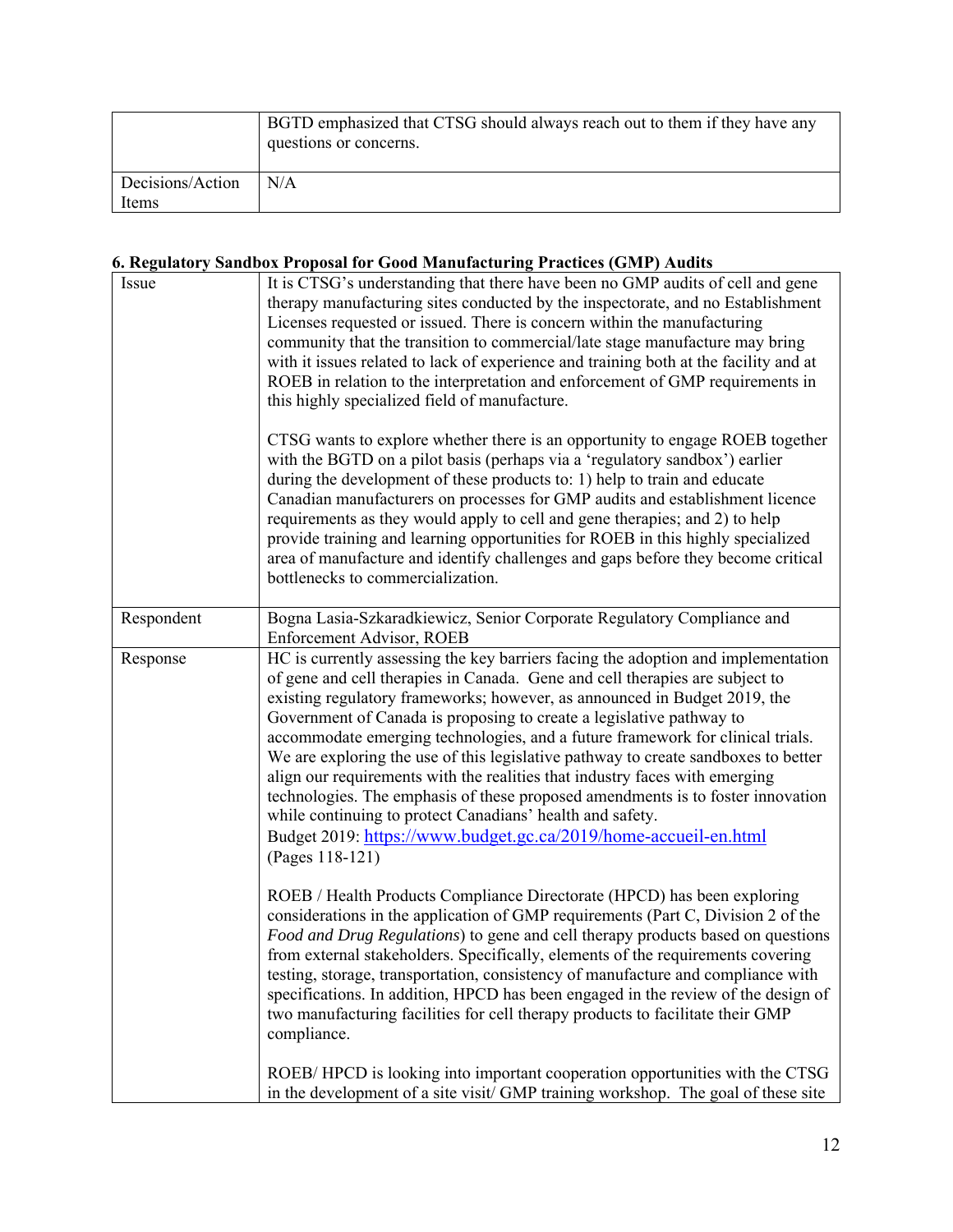|                   | visits/training workshops would be to hear from industry firsthand regarding the<br>challenges they encounter in the production of their specialized products. Some<br>challenges raised so far include source material variability, different<br>manufacturing models, specific equipment used in gene and cell therapy field,<br>unique manufacturing requirements and difficulties in distribution and<br>comparability between manufacturing sites. These one-day workshops/site visits<br>would enable valuable information exchanges and could be held in two different<br>locations in Canada to facilitate the participation of inspectors located in different<br>regions in Canada. |
|-------------------|-----------------------------------------------------------------------------------------------------------------------------------------------------------------------------------------------------------------------------------------------------------------------------------------------------------------------------------------------------------------------------------------------------------------------------------------------------------------------------------------------------------------------------------------------------------------------------------------------------------------------------------------------------------------------------------------------|
|                   | A GMP inspection of a clinical trial could be conducted upon request. The GMP<br>requirements governing clinical trial drugs are mentioned in C.05.010 (j) of the<br>Food and Drug Regulations. This subsection of the regulation outlines the<br>requirement for the clinical trial sponsors to ensure that "the drug is<br>manufactured, handled and stored in accordance with the applicable good<br>manufacturing practices referred to in Divisions 2 to 4 except sections C.02.019,<br>C.02.025 and C.02.026."                                                                                                                                                                          |
|                   | Guidance on complying with GMP requirements for clinical trial drugs can be<br>found in our Guidance Document - Annex 13 to the Current Edition of the Good<br>Manufacturing Practices Guidelines Drugs Used in Clinical Trials (GUI-<br>0036):https://www.canada.ca/en/health-canada/services/drugs-health-<br>products/compliance-enforcement/good-clinical-practices/guidance-<br>documents/annex-13-good-manufacturing-practices-guidelines-drugs-clinical-<br>trials-0036.html                                                                                                                                                                                                           |
|                   | Manufactured drugs used in clinical trials are not covered by the mutual<br>recognition agreement (MRA) between Canada and the European Community<br>except for sites already holding a manufacturing authorization / establishment<br>licence: https://www.canada.ca/en/health-canada/services/drugs-health-<br>products/compliance-enforcement/international/mutual-recognition-<br>agreements/updates/mutual-recognition-agreement-canada-european-<br>community.html                                                                                                                                                                                                                      |
| Discussion points | ROEB says they need to figure out how to plan the site visits/GMP training<br>workshop $(s)$ .<br>CTSG asked if they had an idea as to when they could start the visits, and ROEB<br>responded that it depends on what is proposed and how many people would be<br>participating. CTSG should contact Bogna Lasia-Szkaradkiewicz<br>(hc.drug.gmp.questions-bpf.medicaments.sc@canada.ca) for continued<br>discussion.                                                                                                                                                                                                                                                                         |
|                   | BGTD expressed that although not new, the concept is excellent. BGTD has in<br>the past, sent reviewers to sites, as well as on training at a major manufacturer in<br>the United States (US). There is a lot of interest from BGTD reviewers to<br>continue these activities; however, ultimately, it comes down to budget and<br>approvals, and timing wouldn't be likely until well after the election.                                                                                                                                                                                                                                                                                    |
|                   | CTSG can email ROEB at the above email address, to further discuss inspection<br>of buildings engaged in the manufacture of clinical trial drugs.                                                                                                                                                                                                                                                                                                                                                                                                                                                                                                                                             |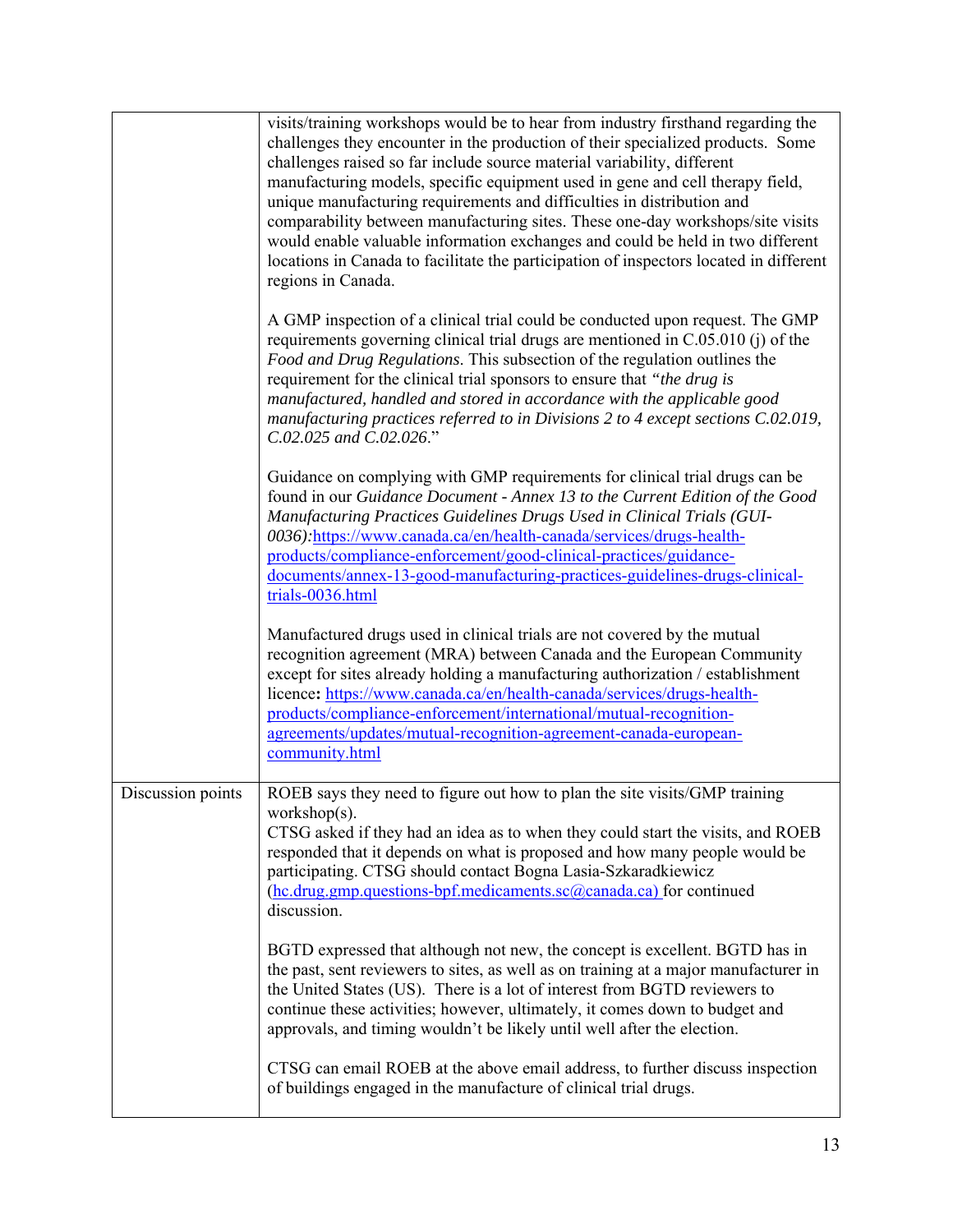|                           | BGTD supports the possibility of ROEB looking into inspecting manufacturing<br>sites that supply clinical trials; however, there will need to be important criteria<br>set, as there will be competition regarding who gets to be inspected and who<br>receives the GMP certificate. Having a handful of sites across Canada who have<br>GMP certification, who are the major supplies of clinical trials across Canada<br>would be very advantageous, both from the perspective of BGTD reviewers, and<br>from the patient perspective.<br>CTSG said they would commit to sharing the lessons learnt from a GMP pilot<br>inspection to the greater community and that there was a possibility of having<br>other manufacturers on site during the inspection to make this a shared<br>experience. |
|---------------------------|----------------------------------------------------------------------------------------------------------------------------------------------------------------------------------------------------------------------------------------------------------------------------------------------------------------------------------------------------------------------------------------------------------------------------------------------------------------------------------------------------------------------------------------------------------------------------------------------------------------------------------------------------------------------------------------------------------------------------------------------------------------------------------------------------|
| Decisions/Action<br>Items | CTSG will follow up with ROEB to set up potential dates (2) for an on-site<br>information exchange and learning experience. This on-site visit would be open to<br>the BGTD policy group and reviewers, ROEB inspectors, members of CTSG, and<br>other interested stakeholders.                                                                                                                                                                                                                                                                                                                                                                                                                                                                                                                    |

#### **7. Examples of minimally manipulated autologous cells for homologous use to be included in guidelines**

| Issue                                      | CTSG wanted to follow up on the International Society for Stem Cell Research's<br>(ISSCR's) request to HC to include specific examples of minimally manipulation,<br>and specific examples of homologous use to existing guidelines, in alignment<br>with other jurisdictions.                                                           |
|--------------------------------------------|------------------------------------------------------------------------------------------------------------------------------------------------------------------------------------------------------------------------------------------------------------------------------------------------------------------------------------------|
|                                            | CTSG would like BGTD's response on whether an amendment to the cell therapy<br>clinical trial guidelines or a policy statement to provide specific examples will be<br>issued and whether BGTD would like input from the CTSG on generating<br>examples of autologous cells that are minimally manipulated and/or for<br>homologous use. |
| Respondents                                | Andrew Henderson, Policy Analyst, OPIC, BGTD, HPFB<br>Francisca Agbanyo, Manager, CBE, BGTD, HPFB                                                                                                                                                                                                                                        |
| Response                                   | A very limited subset of allogeneic minimally manipulated cell therapies intended<br>for homologous use in patients fall under the scope of the Safety of Human Cells,                                                                                                                                                                   |
| *for full response,<br>please refer to AIS | Tissues and Organs for Transplantation Regulations (CTO Regulations).                                                                                                                                                                                                                                                                    |
| form*                                      | All other cell therapies, referred to as advanced cell therapies, including<br>hematopoietic stem cells intended for non-homologous use are regulated as drugs<br>under the Food and Drug Regulations.                                                                                                                                   |
|                                            | There currently appears to be some confusion regarding the regulatory status of<br>autologous minimally manipulated cell therapies that are intended for<br>homologous use.                                                                                                                                                              |
|                                            | Autologous, minimally manipulated hematopoietic stem cells intended for<br>hematopoietic reconstitution are the only autologous cell therapy that HC decided<br>not to regulate under the Food and Drug Regulations while also purposefully<br>excluding them from the scope of the CTO Regulations.                                     |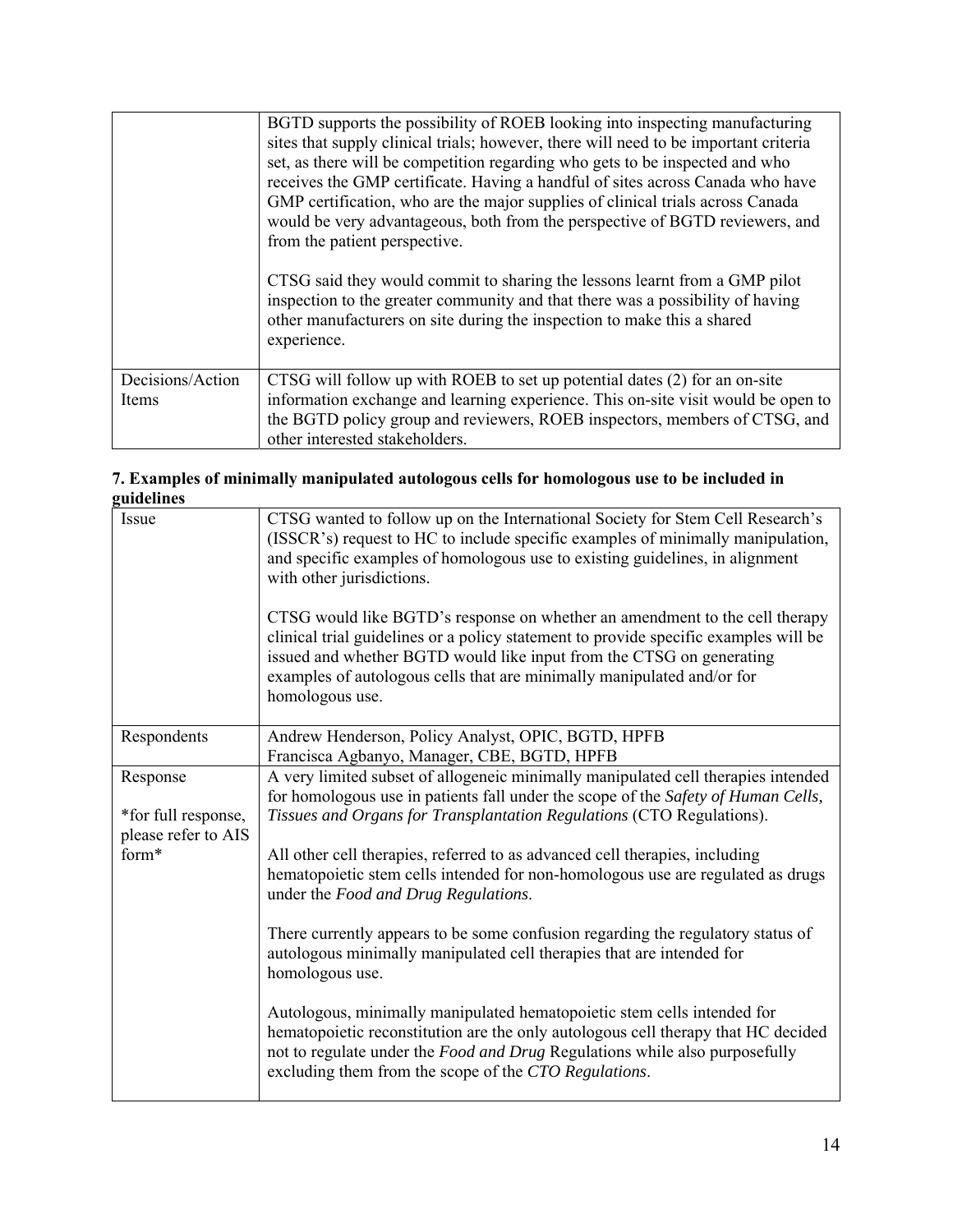|                   | HC is currently working towards publishing communications to clarify the<br>regulatory status of cell therapies in Canada. (Update May 15: BGTD emailed<br>CTSG with a communication regarding HC's Policy Position Paper and<br>information update related to Autologous Cell Therapy products in Canada, for<br>dissemination to the CTSG).                                                                                                                                                                                                                                                    |
|-------------------|--------------------------------------------------------------------------------------------------------------------------------------------------------------------------------------------------------------------------------------------------------------------------------------------------------------------------------------------------------------------------------------------------------------------------------------------------------------------------------------------------------------------------------------------------------------------------------------------------|
| Discussion points | When it comes to some of the tissue products like morselized injectable amniotic<br>membrane and amniotic fluid, HC's inspectorate has been very proactive in<br>identifying these tissue banks at the registration application stage and letting them<br>know that they are non-compliant with the regulations.                                                                                                                                                                                                                                                                                 |
|                   | CTSG commented that many people misinterpret the exclusion of autologous<br>cells and tissues from the CTO Regulations as a sign that these cells and tissues<br>are not regulated by HC.<br>As stakeholders, CTSG is often engaged by physicians and patients trying to get<br>precise information on HC's website, but feel there is confusion amongst the<br>general public.                                                                                                                                                                                                                  |
|                   | BGTD commented that in addition to the forthcoming Policy Paper, HC will be<br>revisiting the CTO guidance document for administrative changes, and there is an<br>opportunity to add in some language to help clarify statements, as well as include<br>a few examples of homologous use and minimal manipulation. CTSG was<br>supportive of this.                                                                                                                                                                                                                                              |
|                   | BGTD added that they would have to make a regulatory amendment to add<br>autologous cells to the CTO Regulations. Although there are a number of other<br>priority regulatory amendments at the moment, BGTD assured CTSG that there<br>will be further discussion and policy analysis on this issue.                                                                                                                                                                                                                                                                                            |
|                   | BGTD added that while HC considers all cells to be drugs, autologous minimally<br>manipulated hematopoietic cells that are for homologous use are not subject to the<br>Food and Drug (F&D) Regulations. They are however, still subject to the Food<br>and Drugs Act. Cells may be minimally manipulated but the autologous cell<br>therapies used in clinics are not homologous use and therefore the $F\&D$<br>Regulations would apply to them. HC will clarify that position within the<br>statement that will be released shortly.                                                          |
|                   | CTSG asked if ROEB can share the compliance and enforcement letters as does<br>the US Food and Drug Administration (FDA).<br>ROEB replied that they have never publicly shared their non-compliance letters<br>and they aren't sure if there is any intention to do so. It should be noted that if a<br>high-risk issue is identified, ROEB communicates it via a public advisory<br>Furthermore, if there are any concerns with potential non-compliant sale or<br>advertising of health products, CTSG should contact HC online by submitting the<br>Health Product Complaint Form (FRM-0317). |
|                   | CTSG asked about the CTO Regulations and if HC can define where the limits to<br>the Edmonton Protocol for islet cell transplantation fall. They asked if it was just<br>a matter of whether the product in the end is equal to or improved while still<br>performing the same function, or if there are changes with which they need to be<br>concerned about?                                                                                                                                                                                                                                  |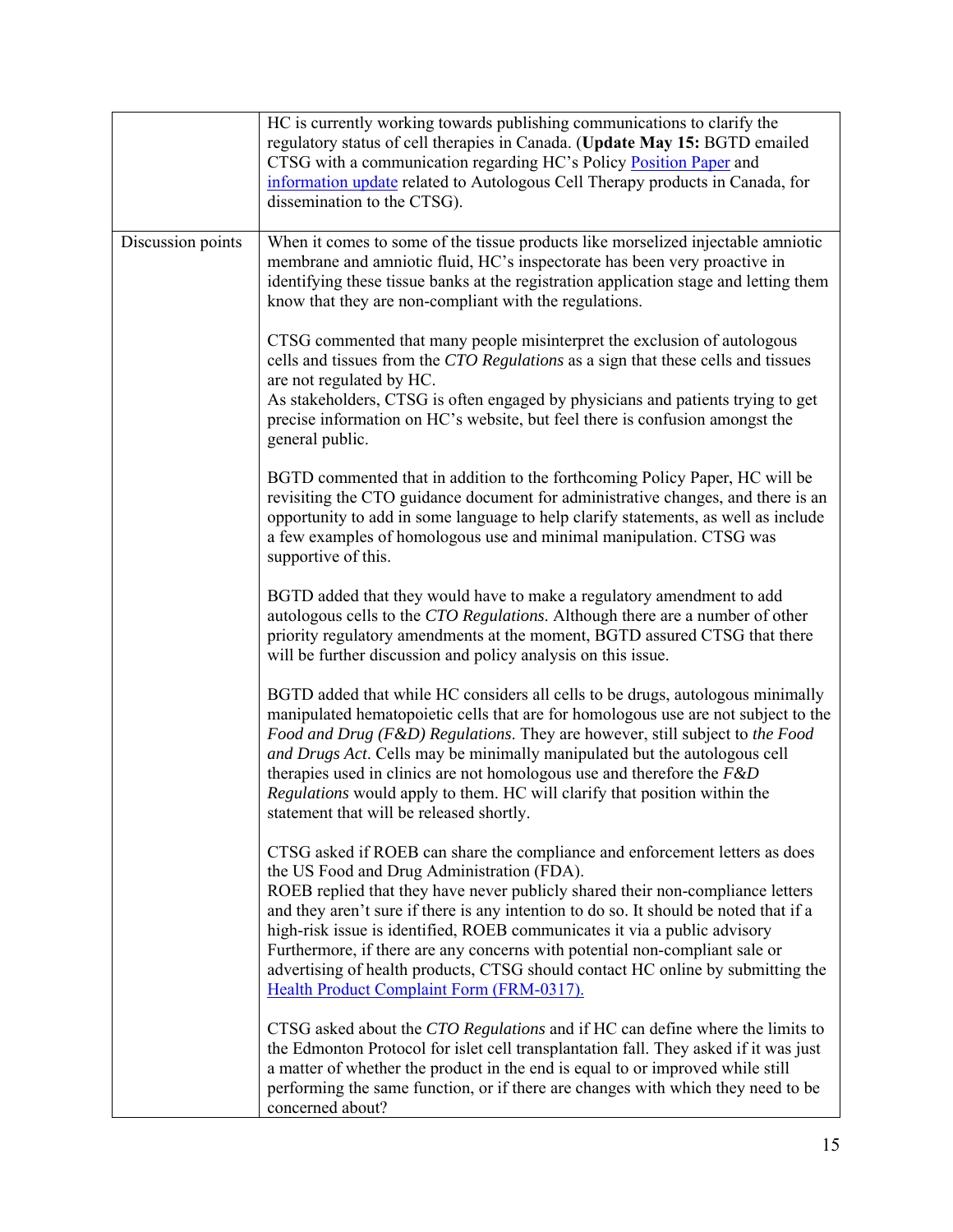|                           | BGTD responded that at the time, HC's decision was that they didn't want to<br>subject islet cells to clinical trials if their efficacy had already been proven.<br>Because of this, they were included in the CTO Regulations. It has since been<br>determined that the Edmonton Protocol has not worked as well as anticipated, and<br>establishments continue to make changes to this protocol. BGTD's position is that<br>if a sponsor changes the protocol being used at the time islet cells were included<br>in the CTO Regulations, they will need to submit a clinical trial with HC.                                                                                                                                                                                                                                                                                                                                                    |
|---------------------------|---------------------------------------------------------------------------------------------------------------------------------------------------------------------------------------------------------------------------------------------------------------------------------------------------------------------------------------------------------------------------------------------------------------------------------------------------------------------------------------------------------------------------------------------------------------------------------------------------------------------------------------------------------------------------------------------------------------------------------------------------------------------------------------------------------------------------------------------------------------------------------------------------------------------------------------------------|
|                           | CTSG asked for clarification on what types of changes they should be concerned<br>about. BGTD responded that if the changes could alter the characteristics of the<br>product, it can no longer be considered the same product that was being<br>developed under the Edmonton Protocol. HC wants to know what the impact of<br>the change is on the islet cells. The key consideration is the degree of change<br>being made. For example, BGTD has seen changes where sponsors are adding<br>various substances to the solutions being used during islet cell isolation and<br>preservation to improve the efficacy of the product. HC would like to know about<br>the safety of these substances and what kind of impact they are having on the islet<br>cells. In these cases, and depending on how significant other changes are,<br>companies should submit a CTA to HC, describing the changes they are making<br>to the Edmonton Protocol. |
|                           | CTSG asked how you would graduate into the CTO Regulations or the F&D<br>Regulations, after the clinical trials are complete?<br>BGTD responded that currently, sponsors provide HC with the changes they<br>intend to make. If HC identifies any issues or concerns, they will respond<br>accordingly. So far, HC has not identified any issues that prevented<br>establishments from implementing their proposed changes.                                                                                                                                                                                                                                                                                                                                                                                                                                                                                                                       |
| Decisions/Action<br>Items | BGTD would be issuing a policy statement on autologous cell therapies.<br>(Complete)                                                                                                                                                                                                                                                                                                                                                                                                                                                                                                                                                                                                                                                                                                                                                                                                                                                              |

# **8. BGTD Pipeline Initiative**

| Issue               | BGTD would like to request and compile pipeline information through                  |
|---------------------|--------------------------------------------------------------------------------------|
|                     | associations in order to compile data to enhance planning and forecasting by         |
|                     | Centre directors and regulatory review staff.                                        |
| Presenter           | Suzanne Lecour, Manager, Performance and Planning Unit (PPU),                        |
|                     | OBIRM, BGTD                                                                          |
| Response            | BGTD would like to request pipeline information from associations in order to        |
|                     | compile data to enhance planning and forecasting by Centre directors and             |
| *for full response, | regulatory review staff.                                                             |
| please refer to AIS |                                                                                      |
| form*               | This is not a new initiative. The Therapeutics Product Directorate (TPD) within      |
|                     | HPFB has been collecting and compiling pipeline information since 2011.              |
|                     |                                                                                      |
|                     | BGTD would like to collect similar information to TPD, but with some additional      |
|                     | questions that may be useful including: if a submission is for a biosimilar, for a   |
|                     | rare disease, for a pediatric indication, a submission based on real world evidence, |
|                     | and in what other jurisdictions has this been approved.                              |
| Discussion points   | BGTD clarified that they are seeking information for new drug submissions.           |